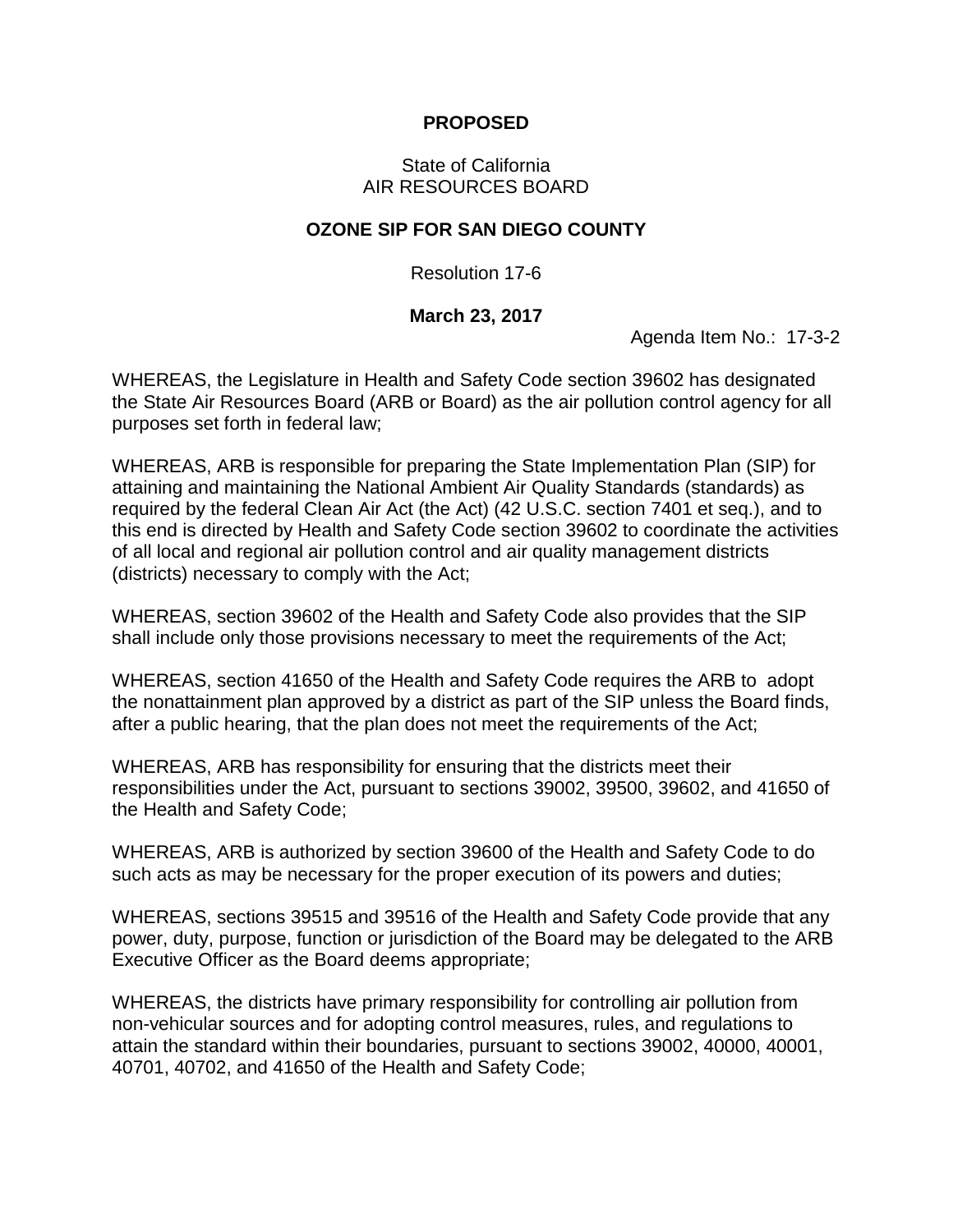WHEREAS, on March 27, 2008, the United States Environmental Protection Agency (U.S. EPA) promulgated an 8-hour ozone standard of 75 parts per billion (ppb);

WHEREAS, effective July 20, 2012, U.S. EPA designated San Diego County as nonattainment for the 75 ppb 8-hour ozone standard with a Marginal classification and attainment date of July 20, 2015;

WHEREAS, effective June 3, 2016, U.S. EPA classified San Diego County as a Moderate nonattainment area with an attainment date of July 20, 2018 since they did not meet the 75 ppb 8-hour ozone standard by July 20, 2015;

WHEREAS, the San Diego County Air Pollution Control District (District) is the local air district and planning agency for San Diego County;

WHEREAS, the Act requires that a Moderate nonattainment area ozone SIP include an emissions inventory, attainment demonstration, reasonably available control measures (RACM), reasonable further progress (RFP), contingency measures for RFP and attainment, and transportation conformity budgets;

WHEREAS, the District developed the 2008 Eight-Hour Ozone Attainment Plan for San Diego County (Ozone Plan) to meet the Moderate ozone nonattainment area planning requirements for the 75 ppb 8-hour ozone standard;

WHEREAS, consistent with section 172(c)(3) of the Act, the Ozone Plan includes a comprehensive, accurate, current inventory of emissions data of oxides of nitrogen (NOx) and reactive organic gases (ROG);

WHEREAS, consistent with sections 181(a) and 182(c)(2) of the Act, the Ozone Plan includes an attainment demonstration that shows attainment as expeditiously as practicable by the Moderate area deadline of July 20, 2018;

WHEREAS, consistent with section 172(c)(1) of the Act, the Ozone Plan demonstrates RACM;

WHEREAS, consistent with sections 172(c)(2) and 182(c)(2) of the Act, the Ozone Plan identifies emission levels that demonstrate RFP through the attainment year;

WHEREAS, consistent with section 176 of the Act, the Ozone Plan establishes transportation conformity emission budgets, developed in consultation between the District and the regional transportation agency, that conform to the attainment emission levels;

WHEREAS, a recent decision by the U.S. Court of Appeals for the Ninth Circuit, in *Bahr v. U.S. Environmental Protection Agency* (9th Cir. 2016) 836 F.3d 1218, addressed the U.S. EPA's previous interpretation of contingency measure requirements under the Act;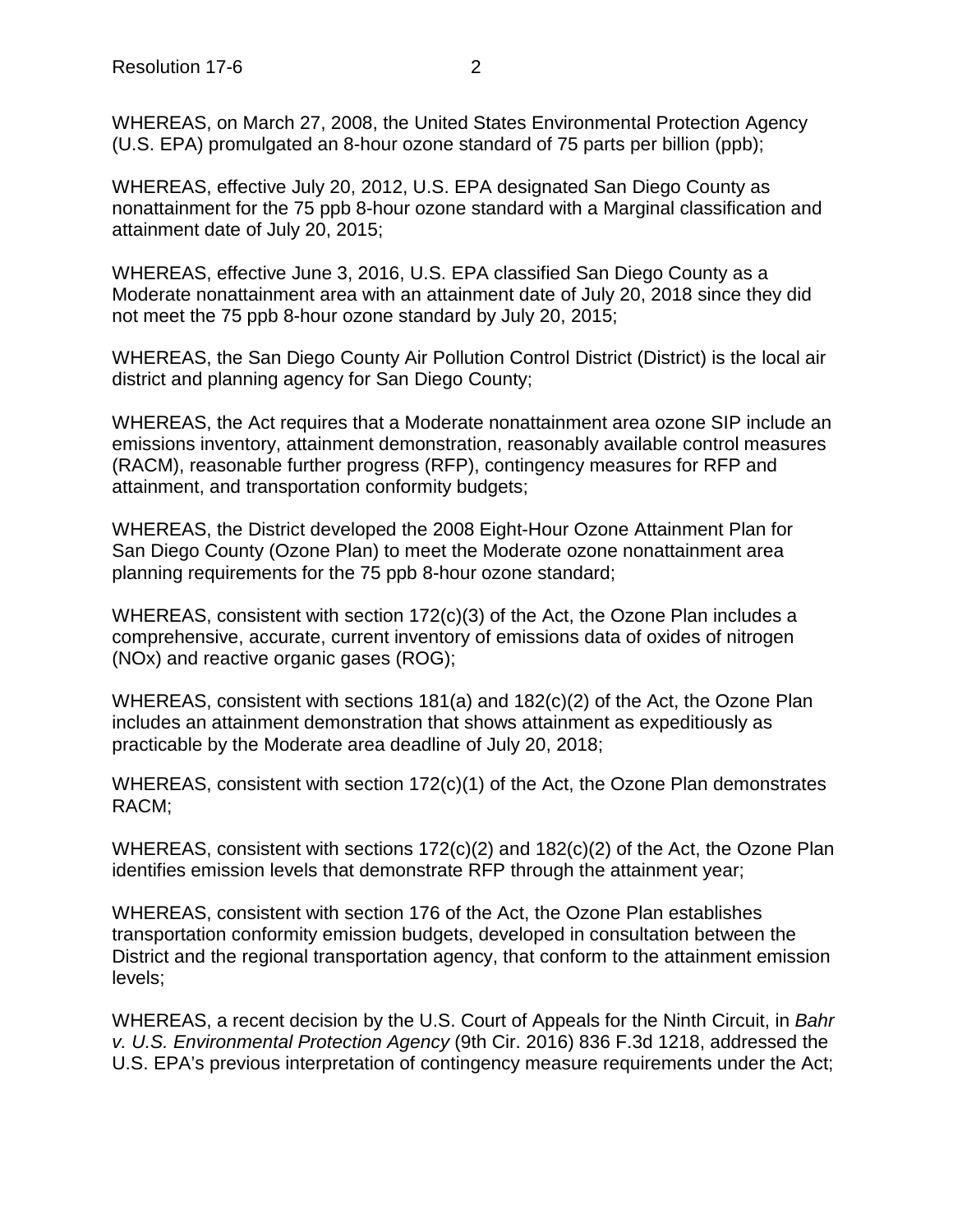WHEREAS, the Ozone Plan identifies sufficient contingency measures for RFP and attainment consistent with sections 172(c)(9) and 182(c)(9) of the Act, as interpreted by previous U.S. EPA guidance;

WHEREAS, ARB staff reviewed the 2016 Plan and concluded that it meets the applicable requirements of the Act;

WHEREAS, ARB will work with the U.S. EPA and the District to resolve any issues with the contingency measures identified in the 2016 Plan in light of *Bahr* and any revised guidance, and to submit a plan revision to U.S. EPA as appropriate;

WHEREAS, federal law set forth in section 110(I) of the Act and Title 40, Code of Federal Regulations (CFR), section 51.102, requires that one or more public hearings, preceded by at least 30 days of notice and opportunity for public review, must be conducted before adopting and submitting any SIP revision to U.S. EPA;

WHEREAS, as required by the Act, the Ozone Plan was made available for public review at least 30 days prior to the December 14, 2016, public hearing where the District Governing Board adopted the Ozone Plan;

WHEREAS, the ARB Review of the 2008 8-Hour Ozone Attainment Plan for San Diego County (ARB Staff Report) includes supplemental emissions inventory documentation which was made available for public review at least 30 days prior to the March 23, 2017, ARB public hearing;

WHEREAS, the California Environmental Quality Act (CEQA) requires that no project which may have significant adverse environmental impacts be adopted as originally proposed if feasible alternatives or mitigation measures are available to reduce or eliminate such impacts;

WHEREAS, to meet its obligations under CEQA, the District determined that the Ozone Plan is exempt from CEQA under California Code of Regulations, title 14, section 15061(b)(3) (the general rule that CEQA only applies to projects which have the potential for causing a significant effect on the environment) and under California Code of Regulations, title 14, section 15308 (actions taken by a regulatory agency for protection of the environment) and the Ozone Plan will not result in any potentially significant adverse effects on the environment; and

WHEREAS, ARB has determined that its subsequent approval of the District's Ozone Plan is "ministerial" for purposes of CEQA (Cal. Code Regs., tit 14, §15268) because ARB's review is limited to determining if the Ozone Plan meets the requirements of the Act, and ARB lacks authority to modify or not adopt the Ozone Plan in response to environmental concerns, as described in the ARB Staff Report.